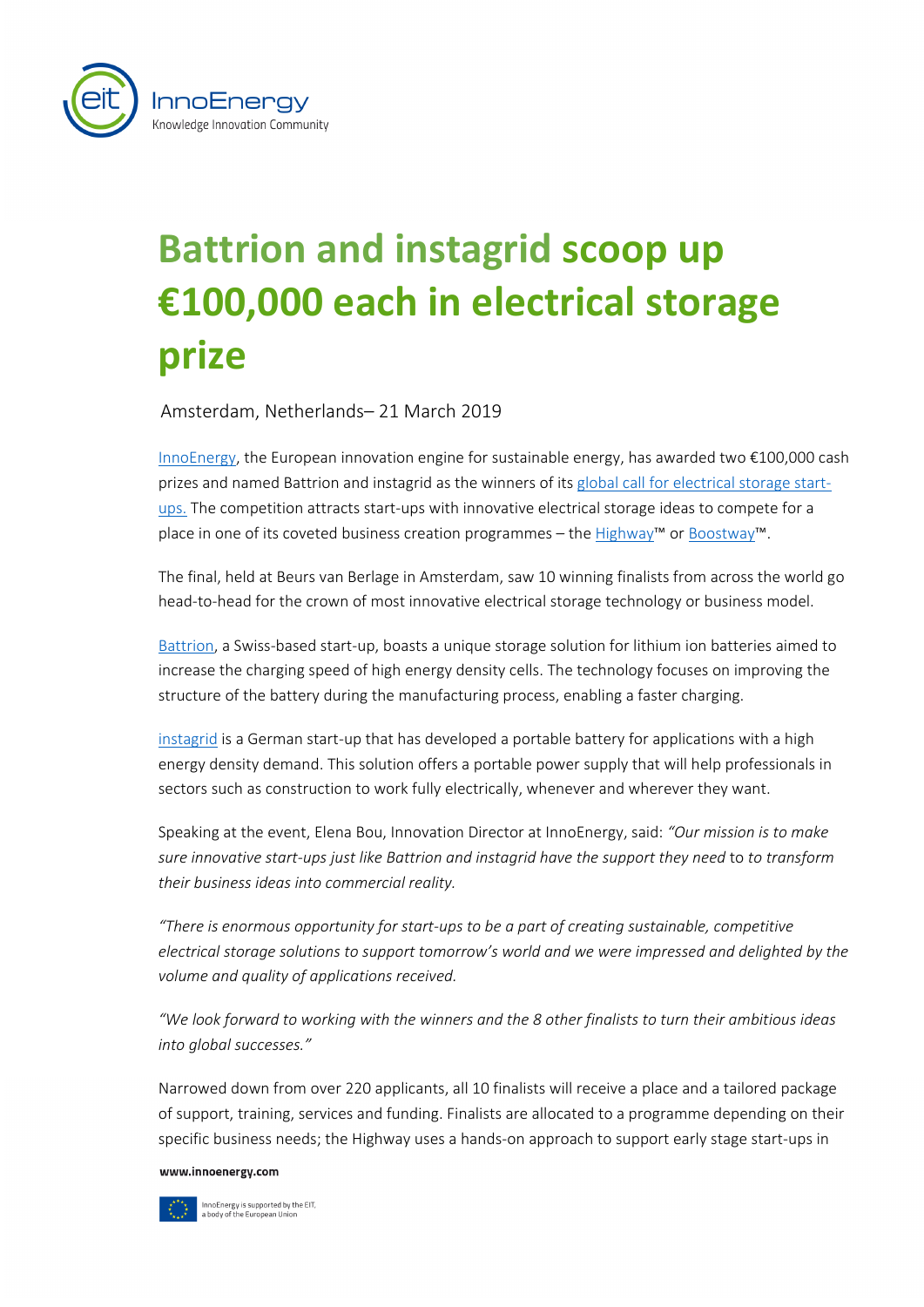the go-to-market phase, helping ready products for commercialisation while the Boostway programme supports scale-ups to grow their businesses.

Judging the event, InnoEnergy CEO Diego Pavia said: "*Supporting its work with the European Battery Alliance (EBA), InnoEnergy focused this inaugural competition on electric storage innovations for applications in transportation, for grid, distributed and mobile energy storage, or to deliver energy efficiency improvements and emissions reductions. The energy systems revolution has started but it will not happen without storage solutions, which is why we are identifying and supporting start-ups in this field."*

As part of the event, InnoEnergy exhibited a selection of its existing supported electric storage startups including Altris, C2C New Cap, Elestor, Skeleton, Volterion, Wattalps and Wattsun.

## **ENDS**

## Notes to Editor

The 10 winning finalists were: Twaice, Battrion AG, WATTALPS, VoltStorage, Skoon Energy, Powervault Energy Storage, Gaia Membranes, instagrid GmbH, m-Bee, and AVILOO.

The 10 winning finalists will gain access to a network of more than 400 partners and including specialist business angels, InnoEnergy's European VC community and public funding bodies. The finalists also gain board-level advice and mentorship and a front-row seat at European energy events including [The Business Booster](https://tbb.innoenergy.com/) - InnoEnergy's annual networking event where companies across the energy value chain attend to meet start-ups and innovations under one roof.

The application process consisted of five phases; an initial application, an internal evaluation, a fiveminute video pitch and an external expert assessment. Following the external assessment 21 finalists pitched their idea to two parallel juries, and 10 winners were selected to go through to the final round.

Applicants were evaluated against the following criteria:

- Innovativeness of the business idea
- Value proposition
- Addressable market size
- Scalability of product/service
- Founding team and ownership structure
- Competitive advantage
- Impact potential
- Ability to leverage on InnoEnergy as a partner

## **About InnoEnergy Business Creation**